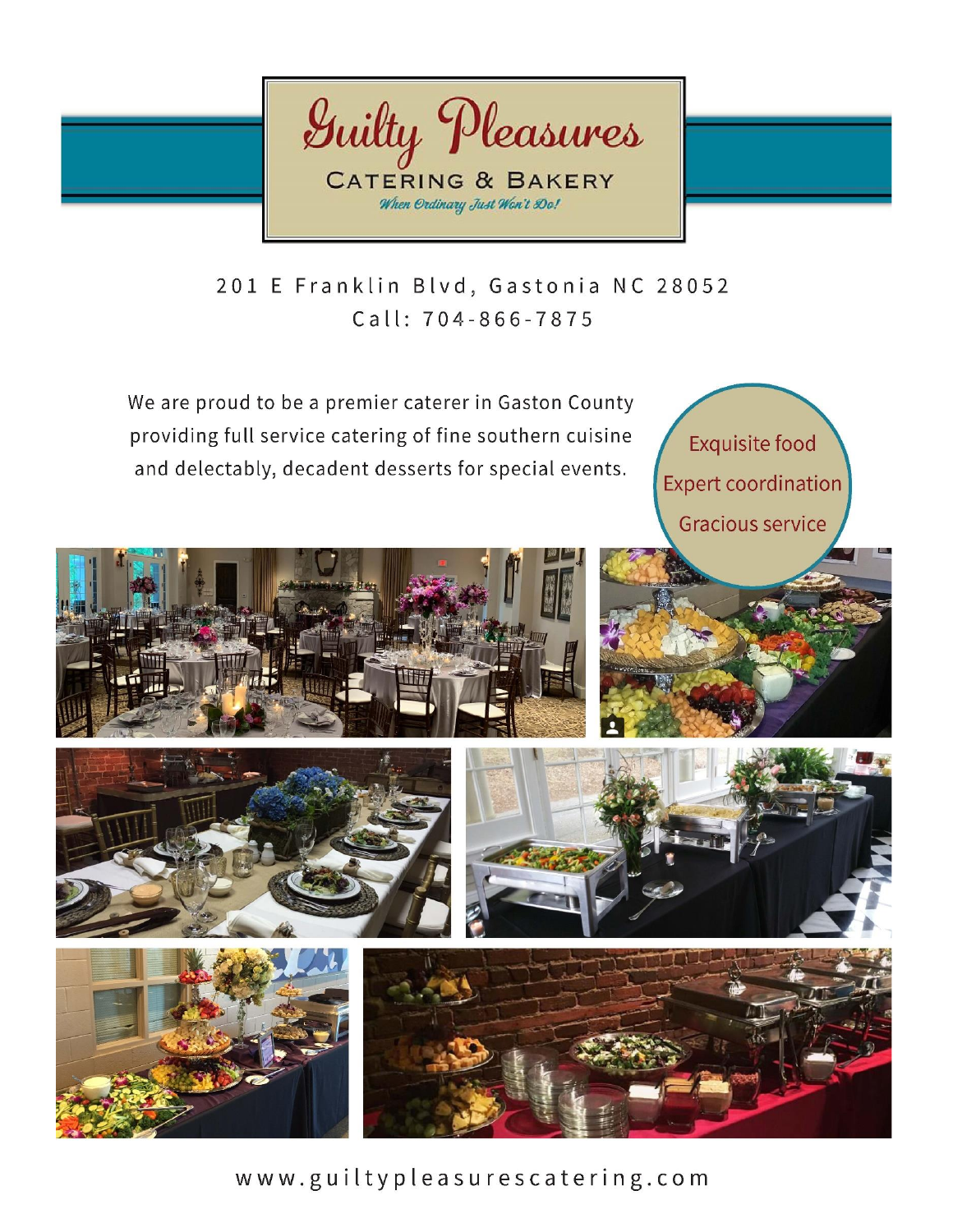

### Appetizer Package's

| Standard                                                                                                                                                                                                                                                                                                                                                                                                                                                                    | Deluxe                                                                                                                                                                                                                                                                                                                                                                                                                                                                                                               |
|-----------------------------------------------------------------------------------------------------------------------------------------------------------------------------------------------------------------------------------------------------------------------------------------------------------------------------------------------------------------------------------------------------------------------------------------------------------------------------|----------------------------------------------------------------------------------------------------------------------------------------------------------------------------------------------------------------------------------------------------------------------------------------------------------------------------------------------------------------------------------------------------------------------------------------------------------------------------------------------------------------------|
| Designed for a 1-2 Hour Event                                                                                                                                                                                                                                                                                                                                                                                                                                               | Designed for a 2-4 Hour Event                                                                                                                                                                                                                                                                                                                                                                                                                                                                                        |
| (minimum 50 guests)                                                                                                                                                                                                                                                                                                                                                                                                                                                         | (minimum 50 guests)                                                                                                                                                                                                                                                                                                                                                                                                                                                                                                  |
| \$30/pp<br>(plus 15% Service Fee & Tax)                                                                                                                                                                                                                                                                                                                                                                                                                                     | \$45/pp<br>(plus 15% Service Fee & Tax)                                                                                                                                                                                                                                                                                                                                                                                                                                                                              |
| Includes:                                                                                                                                                                                                                                                                                                                                                                                                                                                                   | Includes:                                                                                                                                                                                                                                                                                                                                                                                                                                                                                                            |
| Two "Standard" Cold Appetizers (consisting of:)<br>Varietal Domestic Cheese Display<br>$\bullet$<br>w/Crackers<br>Seasonal Fresh Fruit w/Lemon Yogurt<br>$\bullet$<br>Dressing or<br>Fresh Garden Crudité w/Spicy Ranch<br>$\bullet$<br>Dip<br><b>PLUS</b> Select Two "Standard" Hot<br>$\bullet$<br>Appetizers (see "Appetizer" options).<br>PLUS Select One "Deluxe" Hot<br>$\bullet$<br>Appetizer (see "Appetizer" options).<br>Uniformed GP Service Staff.<br>$\bullet$ | Two 'Standard" Cold Appetizers (consisting of:)<br>Varietal Domestic Cheese Display<br>w/Crackers<br>Seasonal Fresh Fruit w/Lemon Yogurt<br>$\bullet$<br>Dressing or<br>Fresh Garden Crudité w/Spicy Ranch<br>$\bullet$<br>Dip.<br>PLUS Select Three "Standard" Hot<br>$\bullet$<br>Appetizers (See "Appetizer" options).<br><b>PLUS</b> Select Two "Deluxe" Hot or Cold<br>Appetizers (see "Appetizer" options).<br><b>PLUS</b> Assorted Dessert Bar (see<br>"Dessert Bar" options).<br>Uniformed GP Service Staff. |
| Includes:<br>Premium Single Use Appetizer Plates in<br>$\bullet$<br>Solid White, Silver Banded, Gold<br>Banded or Rose Gold Banded.<br>Cutlery to match appetizer plates.<br>$\bullet$<br><b>Cocktail Napkins</b><br>$\bullet$                                                                                                                                                                                                                                              | Includes:<br>Premium Single Use Appetizer Plates in<br>Solid White, Silver Banded, Gold<br>Banded or Rose Gold Banded.<br>Cutlery to match appetizer plates.<br><b>Cocktail Napkins</b>                                                                                                                                                                                                                                                                                                                              |
| *China Appetizer Plates and Stainless Flatware<br>available for an additional \$3.50/pp.                                                                                                                                                                                                                                                                                                                                                                                    | *China Appetizer Plates and Stainless Flatware<br>available for an additional \$2.50/pp.                                                                                                                                                                                                                                                                                                                                                                                                                             |
| Food Setup:<br>Polished Stainless Chafing Dishes and/or<br>Stainless Trays/Tiered Stands w/Serving Pieces.                                                                                                                                                                                                                                                                                                                                                                  | Food Setup:<br>Polished Stainless Chafing Dishes and/or<br>Stainless Trays/Tiered Stands w/Serving Pieces.                                                                                                                                                                                                                                                                                                                                                                                                           |
| Beverages:<br>Sweetened & Unsweetened Iced Tea,<br>Lemonade & Water.<br>Single Use 8 oz. Punch cups.<br>$\bullet$                                                                                                                                                                                                                                                                                                                                                           | Beverages:<br>Sweetened & Unsweetened Iced Tea,<br>Lemonade & Water.<br>Single Use 8 oz. Punch cups.                                                                                                                                                                                                                                                                                                                                                                                                                 |
| *Canned Soft Drinks available for an additional \$2.00/pp.                                                                                                                                                                                                                                                                                                                                                                                                                  | *Canned Soft Drinks available for an additional \$2.00/pp.                                                                                                                                                                                                                                                                                                                                                                                                                                                           |
| *Regular & Decaffeinated Coffee w/Standard Condiments &<br>Paper Cups available for an additional \$2.00/pp.                                                                                                                                                                                                                                                                                                                                                                | *Regular & Decaffeinated Coffee w/Standard Condiments &<br>Paper Cups available for an additional \$2.00/pp.                                                                                                                                                                                                                                                                                                                                                                                                         |
| *Clear Glass Stemmed Goblets available for an additional<br>$$1.00$ /pp.                                                                                                                                                                                                                                                                                                                                                                                                    | *Clear Glass Stemmed Goblets available for an additional<br>$$1.00$ /pp.                                                                                                                                                                                                                                                                                                                                                                                                                                             |
| Beverage Setup:<br>Brushed Nickel Beverage Dispensers w/Ice Bin.                                                                                                                                                                                                                                                                                                                                                                                                            | Beverage Setup:<br>Brushed Nickel Beverage Dispensers w/Ice Bin.                                                                                                                                                                                                                                                                                                                                                                                                                                                     |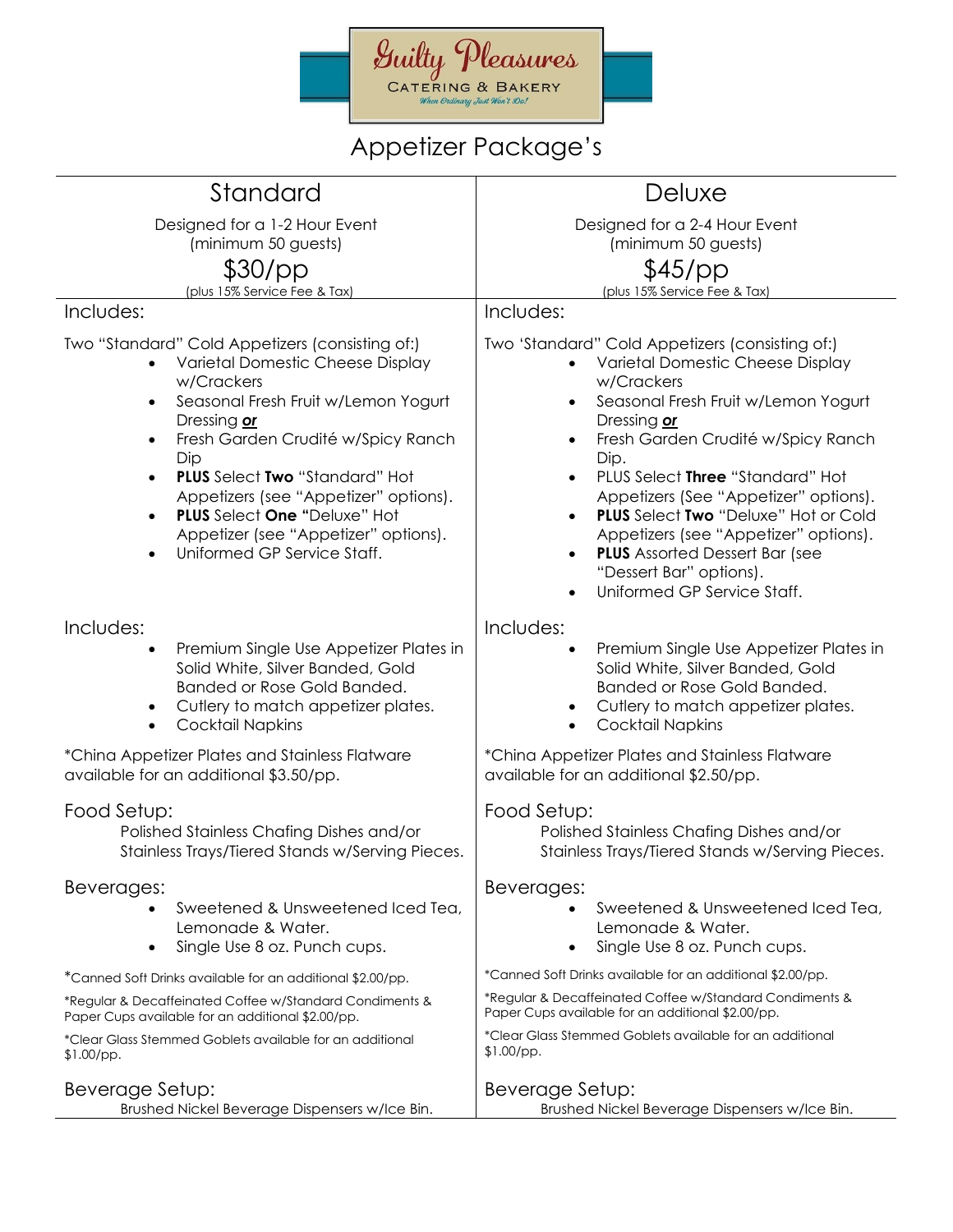

### Appetizer Selection's

### "Standard" Selections

Jumbo Southern Fried Chicken Tenders – Served with BBQ, Honey Mustard or Buttermilk Ranch Dipping Sauce.

Teriyaki Chicken Skewers – Served with Teriyaki Dipping Sauce.

House Made Meatballs – Choose from Marinara, Sweet Chili, Polynesian or Queso.

Spinach & Artichoke Dip - Served with White Corn Tortilla Chips.

Buffalo Chicken Dip - Served with White Corn Tortilla Chips.

Ham & Swiss Hawaiian Sliders – Lightly Toasted Hawaiian Rolls are filled with Shaved Ham, Swiss and Buttered with Honey Mustard.

Petite Buttermilk Biscuits w/Country Ham – Served with Blackberry Jam Spread.

### "Deluxe" Selections

Stuffed Mushrooms – Filled with either Italian Sausage or Sauteed Vegetables.

Spanakopita – Spinach, & Feta Cheese wrapped in phyllo dough triangles.

Pulled Pork BBQ Sliders – Slow Cooked and Pulled Pork is marinated in our own Vinegar Based BBQ Sauce and Served along side Slider Rolls and Sweet Hickory Smoked BBQ Sauce.

Saucisson `en Croute – Applewood Smoked Chicken Sausage is Wrapped in Puff Pastry and served with a Spicy Mustard Dip.

Pasta Bar – Bowtie and Penne Pasta's are accompanied with Marinara and Alfredo Sauce w/Shredded Mozzarella and Parmesan Cheese. (Add Chicken Strips, Italian Meatballs or Sauteed Shrimp for an additional \$4/pp).

Mashed Potato Bar – Whipped Yukon Gold or Sweet Potatoes are accompanied by Butter, Sour Cream, Chives, Shredded Cheddar, Applewood Smoked Bacon, Brown Sugar, and Toasted Pecans.

### Hot Appetizers The Cold Appetizers

### "Standard" Selections

Varietal Domestic Cheese Display w/Crackers – Cubed and Sliced Cheddar, Swiss, Colby, Pepper Jack Cheese w/Cracked Pepper and Water Crackers.

Seasonal Fresh Fruit – Strawberries, Seedless Grapes, Pineapple, Orange Slices, and in-season melon are served w/Lemon Curd and Vanilla Yogurt Dip.

Fresh Garden Crudité – Broccoli, Grape Heirloom Tomatoes, Squash, Cauliflower, Cucumber and Carrot Sticks are served with a Spicy Buttermilk Ranch Dip.

### "Deluxe" Selections

Petite Tea Sandwiches – Our own house-made chicken salad is stuffed into mini croissants. Our own housemade pimento cheese is generously spread onto "Everything" wheat bread. Our Pineapple Cream Cheese is sandwiched between slices of Raisin Bread, and, last but not least, our Veggie Cream Cheese is topped with sliced cucumber and spread onto "Everything" wheat Bread. **(choose two)**.

Deviled Eggs – Good ole Southern Deviled Eggs are topped with Applewood Smoked Bacon and Chives.

Mediterranean Pasta Salad – Tri-Colored Rotini Pasta is combined with Grape Tomatoes, Diced Red, Yellow, and Orange Bell Pepper, Mushrooms, Red Onion and Feta Cheese and mixed with a Greek Vinaigrette Dressing.

GP Signature Salad Bar – Mixed Spring Greens and Iceberg Lettuce are accompanied by Grape Tomatoes, Cucumbers, Red, Yellow and Orange Bell Pepper Strips, Broccoli, Diced Boiled Egg, Diced Ham, Shredded Cheddar Cheese, French Fried Onion Pieces and Applewood Smoked Bacon. Dressings included are Buttermilk Ranch, 1000 Island, Lite Italian and Raspberry or Balsamic Vinaigrette.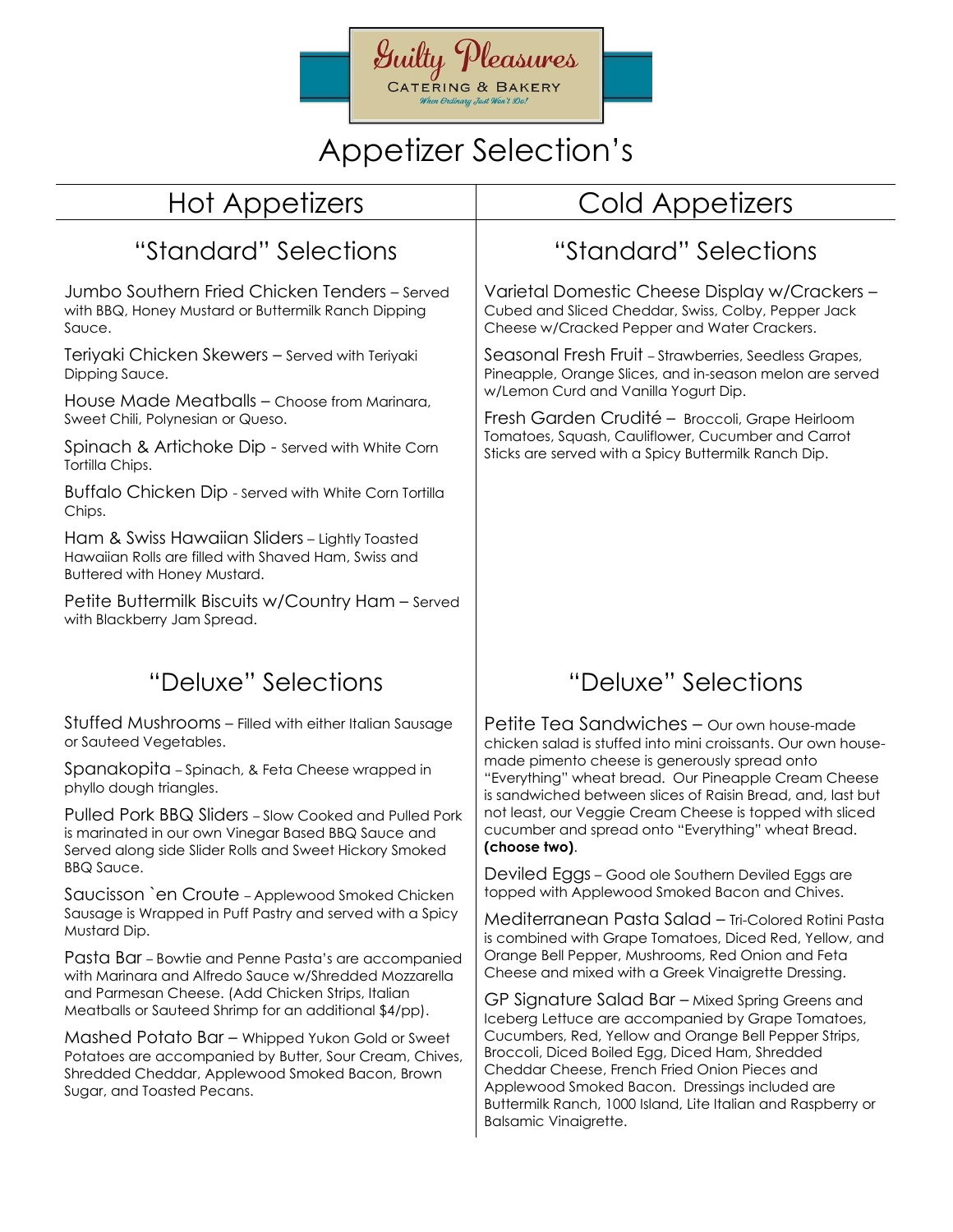

### For the truly Decadent…..

#### "Extra Deluxe" Selections

(Additional Cost)

Hot Crab Dip – Served with Toasted Baguettes. (\$4/pp Additional).

Marinated Beef Tenderloin Sliders – The absolute most Tender of Beef is Marinated and Grilled and Sliced Thin to create a fabulous Slider with French Club Rolls and Horseradish Crème. (\$6/pp Additional).

Herbed Pork Loin Sliders – Rosemary Marinated Pork Loin is Sliced Thin and accompanied with French Club Rolls and Citrus Dressing. (\$4/pp Additional).

Oven Roasted Turkey Sliders – Sage Marinated Smoked Turkey Breast is Sliced Thin and accompanied with French Club Rolls and a Cranberry Honey Mustard Dressing. (\$4/pp Additional).

Petite Crab Cakes – Served with a Spicy Remoulade. (\$5/pp additional).

### "Extra Deluxe" Selections

(Additional Cost)

Jumbo Shrimp Cocktail – Served with Cocktail Sauce. (\$6/pp Additional).

Charcuterie Board – Sliced Prosciutto, Ham, Salami, Olives, Brie, Bleu and Goat Cheese's with Dried Fruit, Nuts, Strawberry's, Seedless Grapes and Honey make for an elaborate and beautiful presentation. (\$6/pp additional).

### Dessert Bar Selections

An Assortment of Bite Size Cookies (Chocolate Chip, Peanut Butter, Sugar, Cranberry Walnut and White Chocolate Macadamia Nut) join forces with our Fabulous Walnut or Fudge Brownies, Oreo Blondies, Pecan Bars, Lemon Bars and Monster Bars that will surely satisfy all of the "sweet tooth's" in the room.

Assorted Cupcakes – Choose from French Vanilla, Chocolate Decadence, Red Velvet, Cherry Lemon Sun Drop, Coconut Crème, Pistachio Almond, Orange Crème, Lemon Supreme, Cinnamon Spice, Carrot Cake, Cookies & Crème, German Chocolate, Strawberry Swirl, Peanut Butter Cup, or Peach's and Crème to create a cupcake fantasy for your guests. (Minimum of 12 per flavor please).

Half & Half – Can't decide between Cookies or Cupcakes? We can create an assortment of both for you to enjoy. (\$4/pp additional).

### Additional Package Items

Want to **add** one, or two or more Appetizers to your package?

| Hot Appetizer "Standard" Selections  | $$5/pp +$     |
|--------------------------------------|---------------|
| Hot Appetizer "Deluxe" Selections    | $$6/pp +$     |
| Cold Appetizer "Standard" Selections | $$4$ /pp +    |
| Cole Appetizer "Deluxe" Selections   | $$6/pp +$     |
| "Extra Deluxe" Selections            | As listed $+$ |
| <b>Dessert Selections</b>            | $$4$ /pp +    |

\*please note – these "additional" prices are not to be interpreted as individual cost – you will first select your package and then "ADD" the additional items and cost associated.

+: plus any additional cost listed per item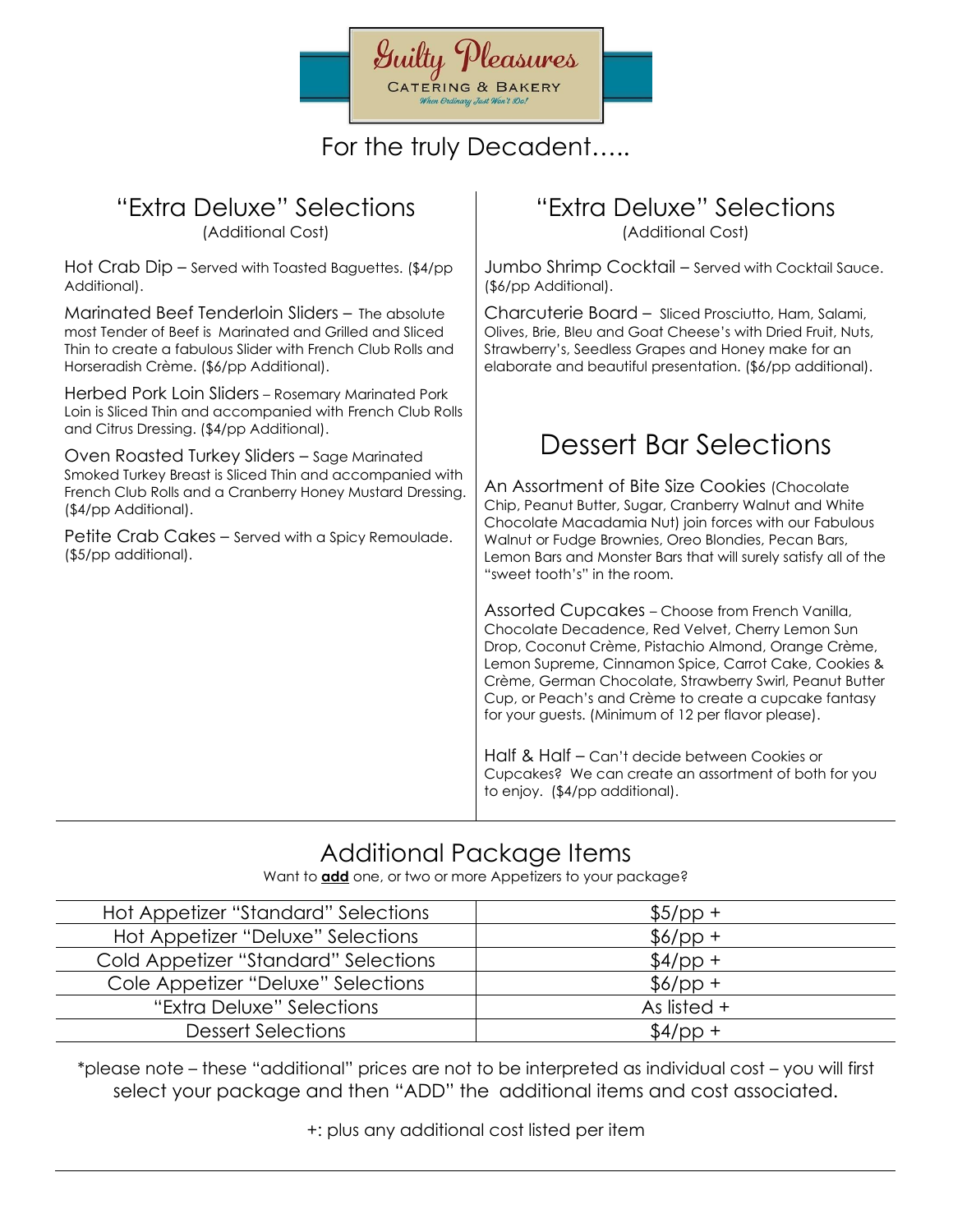

Bronze Package

#### Entrée Selections – *Choose One*

*Grilled Breast of Chicken Fillet (Lemon Pepper, Teriyaki, BBQ, Blackberry) – Choose one style Honey Glazed Ham w/Cinnamon Apples 8 oz. Chopped Sirloin w/Mushroom Gravy Chicken Parmesan w/Spaghetti Slow Smoked Pulled Pork BBQ w/Cole Slaw Old Fashioned Pot Roast w/Gravy Traditional or Vegetable Lasagna Baked Lemon Pepper Cod Fillet*

#### Side Selections – *Choose Three*

*Rosemary Red Bliss Potatoes Southern Green Beans Three Cheese Baked Macaroni w/Butter Crumb Topping Honey & Ginger Glazed Carrots Steamed Rice (White or Pilaf) Yukon Gold Mashed Potatoes w/Gravy Steamed Vegetable Medley (Broccoli, Carrots, Squash, Peppers & Cauliflower) Brown Sugar & Barbecue Baked Beans Cole Slaw*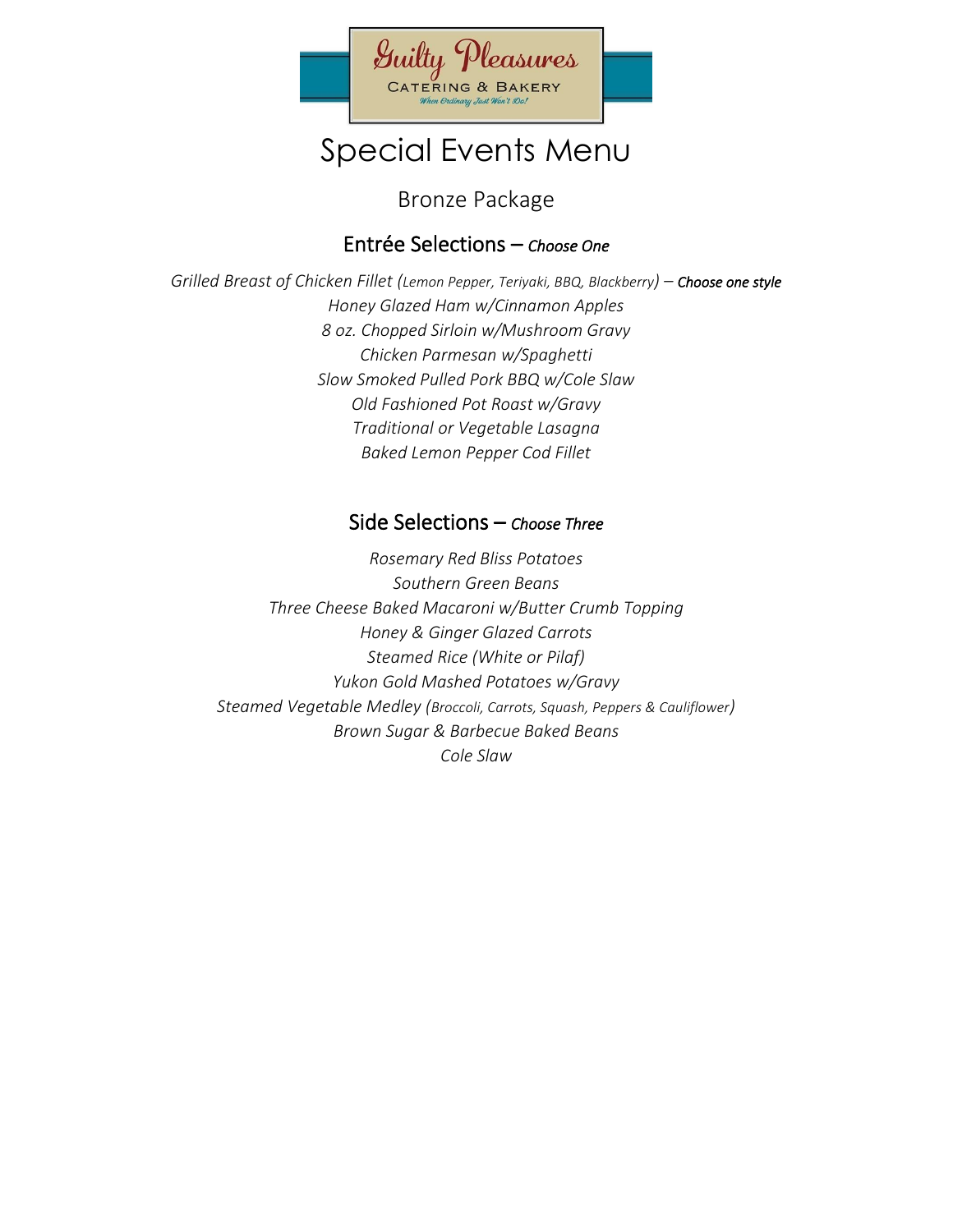

## Bronze Package Pricing Details

Our Economical Bronze Package includes the following:

- Menu
- Your choice of Salad:
	- o Fresh Garden Salad (Fresh Spring Greens mixed with Iceberg, Grape Tomatoes, Cucumbers, Shredded Carrots & Purple Cabbage), 1000 Island, Buttermilk Ranch, Italian Dressings
	- o Classic Caesar (Romaine, Parmesan Cheese, Croutons) w/Caesar Dressing
- Dinner Rolls w/Butter
- Sweetened & Unsweetened Iced Tea, Water & Lemonade
	- o w/Lemons, Sweeteners & Ice
- Dinnerware: Premium Single Use Salad & Dinner Plates in your choice of White, Gold, Rose Gold or Silver Banded. Matching Single Use Dessert Plate included (if dessert purchased through Guilty Pleasures).
- Flatware: Premium Single Use Flatware in either Silver, Gold or Rose Gold.
- Napkins: Premium "Linen Look" Dinner Napkins and small cocktail napkins for Desserts.
- Cups: Stemmed Glass Beverage Goblets
- Polished Stainless Chafing Dishes and Serving Pieces.
- Uniformed on-site GP Servers.

Full-Service Option - \$25

A 15% Service Fee will be applied to all "Bronze Package" Special Event Proposals.

All prices are per person plus state sales tax.

All Tables, Chairs, Linens, Decorations (including Food and Beverage Tables) will be provided by client unless requested otherwise.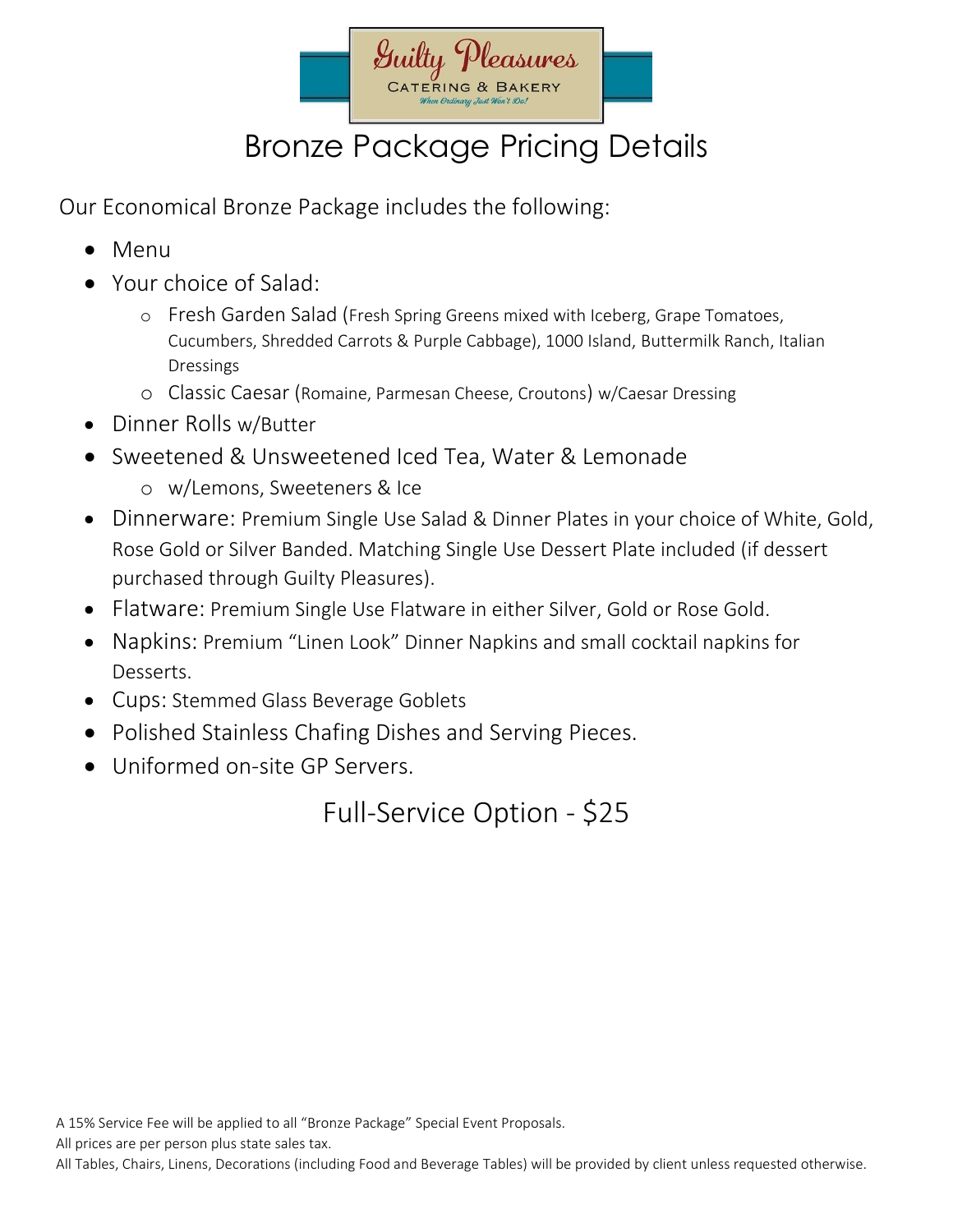

Silver Package

#### Appetizer Selections – *Choose Two*

*Garden Fresh Vegetables w/Buttermilk Ranch Dip Seasonal Fresh Fruit w/Lemon-Yogurt Dressing Varietal Domestic Cheeses w/Crackers Spinach & Artichoke Dip w/White Corn Tortillas Southern Fried Chicken Tenders w/Ranch, Honey Mustard & BBQ Sauces Teriyaki Chicken Skewers Petite Tea Sandwiches (Veggie, Pimento Cheese, Chicken Salad) Meatballs in Sauce (Marinara, Sweet Chili, BBQ, Queso) – Choose one sauce Buffalo Chicken Dip w/Tortillas Petite Country Ham Biscuits w/Blackberry Jam*

#### Entrée Selections – *Choose One*

*Parmesan Crusted Breast of Chicken Fillet Grilled Breast of Chicken Fillet (Lemon Pepper, Teriyaki, BBQ, Blacberry) – Choose one style Honey Glazed Ham w/Cinnamon Apples Smoked Beef Brisket w/BBQ Sauce 8 oz. Chopped Sirloin w/Mushroom Gravy Herb Roasted Pork Loin w/Citrus Glaze Ratatouille\* Vegetarian Option Vegetable Lasagna\* Vegetarian Option Chicken Alfredo in Bowtie w/Sun Dried Tomato & Asparagus Penne Al Forno Slow Roasted Pulled Pork BBQ w/Cole Slaw Old Fashioned Pot Roast w/Potatoes, Carrots & Gravy*

#### Side Selections – *Choose Two*

*Rosemary Red Bliss Potatoes Southern Green Beans Three Cheese Baked Macaroni w/Butter Crumb Topping Honey & Ginger Glazed Carrots Broccoli Casserole Steamed Rice (White or Pilaf) Yukon Gold Mashed Potatoes w/Gravy Steamed Vegetable Medley (Broccoli, Carrots, Squash, Peppers & Cauliflower) Brown Sugar & Barbecue Baked Beans*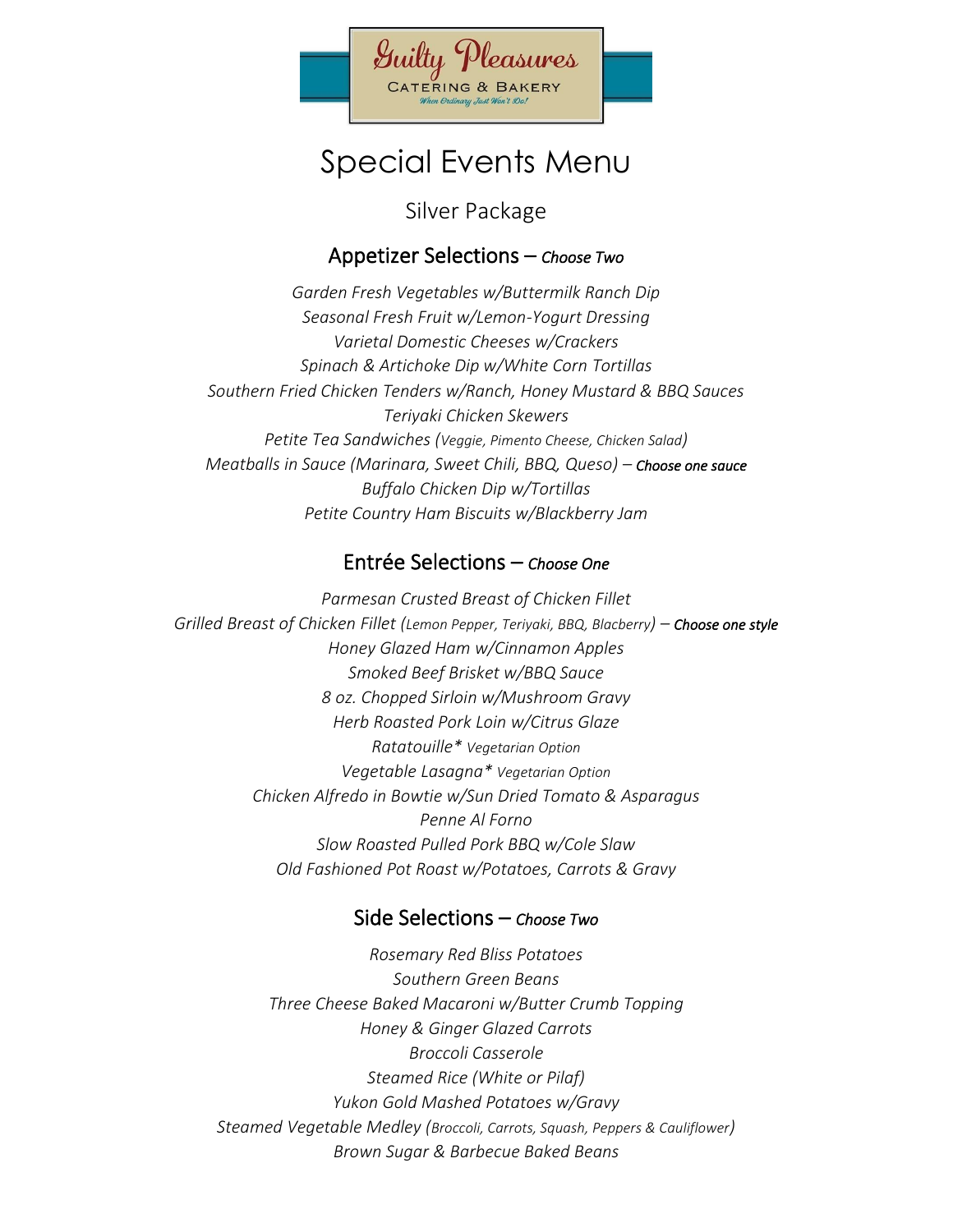

### Gold Package

#### Appetizer Selections – *Choose Three*

*Any "Silver Package" selection Southern Biscuit Bar (sliced City Ham w/Assorted Jams & Apple Butter) House Made Pimento Cheese w/Crackers Stuffed Mushrooms (Sausage or Veggie) Spanakopita Pulled Pork Sliders w/BBQ Sauce Poached Shrimp w/Cocktail Sauce*

#### Entrée Selections – *Choose Two*

*Any "Silver Package" selection Chicken Bruschetta Cajun Style Shrimp & Grits Sliced Roast Beef Au Jus Fire Grilled Sirloin Tips w/Peppers & Onions Garlic Shrimp Farfalle Alfredo*

#### Side Selections – *Choose Three*

*Any "Silver Package" selection Potatoes Au Gratin Fruited Wild Rice Mashed Potato Bar w/Bacon, Butter, Cheese, Sour Cream & Chives Whipped Sweet Potatoes w/Brown Sugar Pecan Topping Bacon Braised Brussels Sprouts*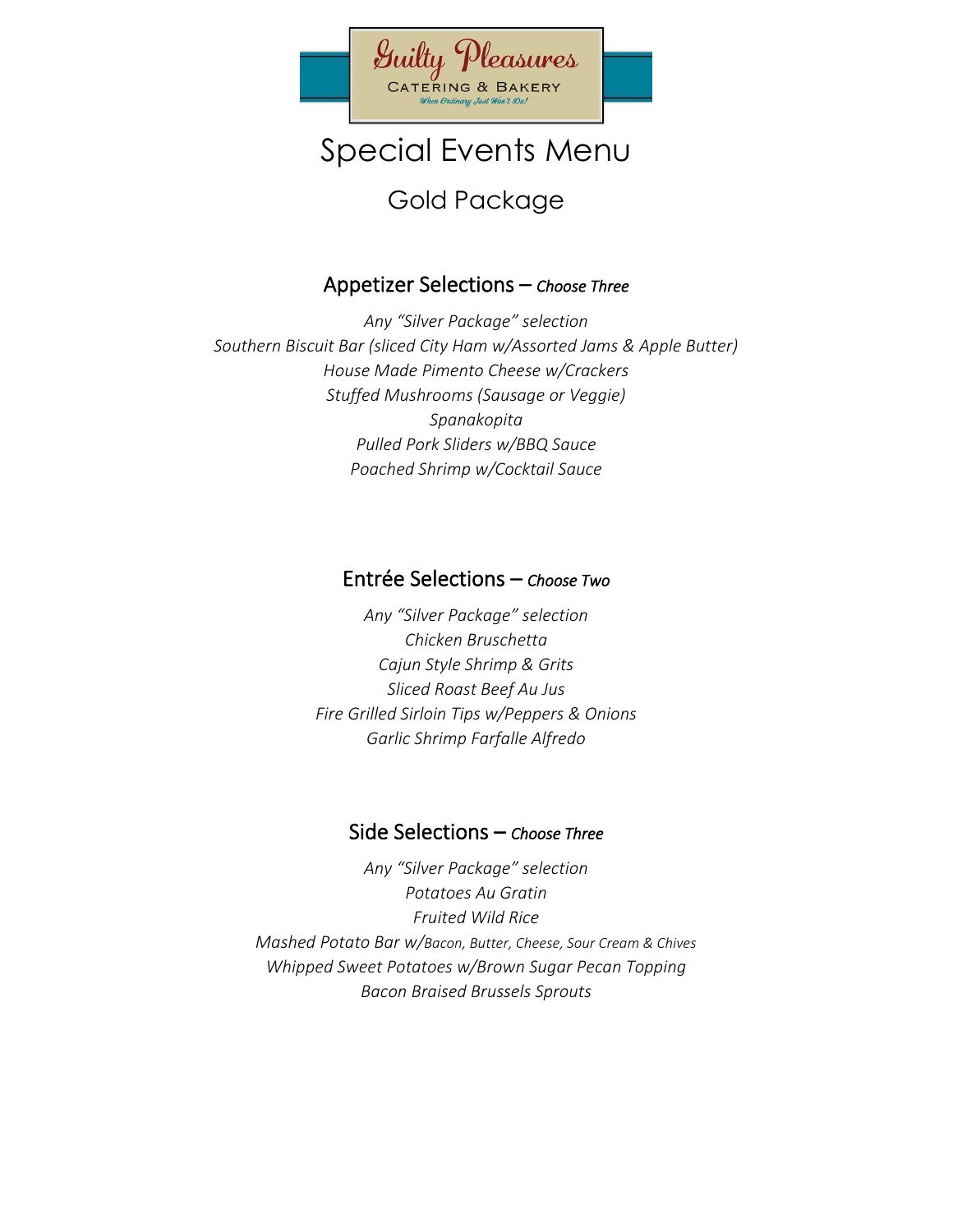

Platinum Package

#### Appetizer Selections – *Choose Three*

*Any "Silver or Gold Package" selection Sliced Beef or Pork Tenderloin w/Club Rolls Petite Crab Cakes w/Spicy Remoulade Hot Crab Dip w/Toasted Baguette Slices*

#### Entrée Selections – *Choose Three*

*Any "Silver or Gold Package" selection Chicken Marsala Chicken Cordon Bleu Pan Seared Salmon w/Spicy Remoulade Jumbo Lump Crab Cakes w/Cocktail Sauce 6 oz. Fire Grilled Fillet Mignon w/Horseradish Crème Marinated Fire Grilled Flank Steak*

#### Side Selections – *Choose Four*

*Any "Silver or Gold Package" selection Fire Grilled Asparagus Baked Idaho Potatoes w/B & SC Squash Gratin Corn Souffle Haricot Vert Wild Rice Pilaf*